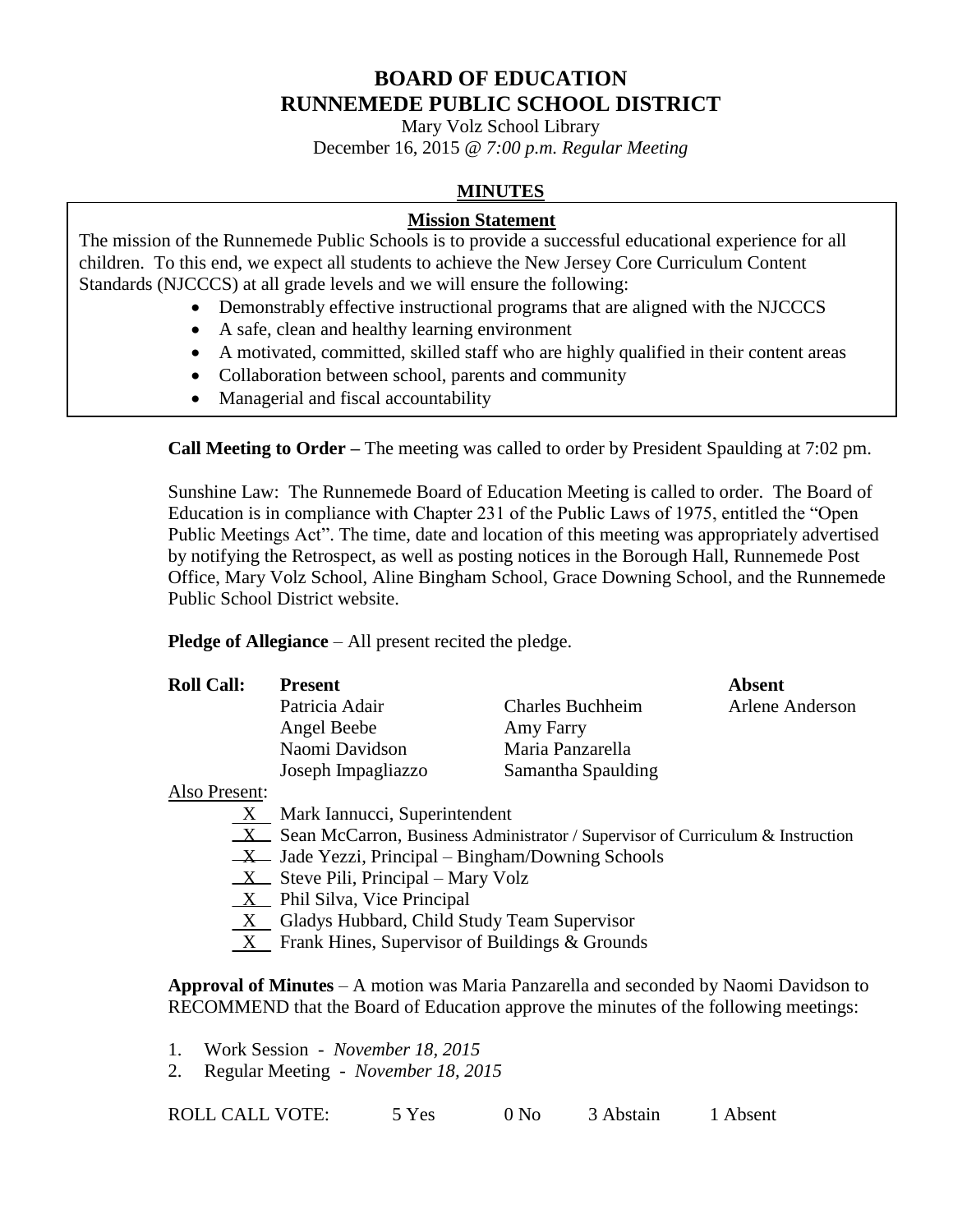**Financial Report – Period Ending November 2015** – A motion was made by Naomi Davidson and seconded by Maria Panzarella to RECOMMEND that the Board of Education approve the following resolution:

Board Secretary Financial, Revenue and Treasurer's Reports

- A. Board Secretary's Report in accordance with 18A: 17-36 and 18A: 17-9 for the month of *November*. The Board Secretary certifies that no line item account has been over expended in violation of N.J.A.C. 6A:23A-16.10 (c) 3 and that sufficient funds are available to meet the District's financial obligations for the remainder of the fiscal year.
- B. Treasurer's Report in accordance with 18A:17-36 and 18A:17-9 for the month of *November*. The Treasurer's and Secretary's report are in agreement for the month of *November* 2015.
- C. Board Secretary in accordance with N.J.A.C. 6A:23A-16.10 (c) 2 certifies that there are no changes in anticipated revenue amounts or revenue sources.
- D. Board of Education Certification pursuant to N.J.A.C. 6A:23A-16.10 (c) 4, we certify that after review of the secretary's monthly financial report (appropriations section) and upon consultation with the appropriate District officials, that to the best of our knowledge no major accounts or funds have been over expended in violation of N.J.A.C. 6A:23A-16.10 (b) and that sufficient funds are available to meet the District's financial obligations for the remainder of the fiscal year.

| $c$ annon                     |       |      | December 16, 2015 |          |
|-------------------------------|-------|------|-------------------|----------|
| <b>Business Administrator</b> |       |      | Date              |          |
| ROLL CALL VOTE:               | 8 Yes | ) N∩ | 0 Abstain         | 1 Absent |

**Presentations –** Mrs. Yezzi introduced Ms. Majewski and the first grade students from Bingham to read their "How To" stories.

#### **Recognition of Citizens - Public Comments on Agenda Items Only**

- 1. Christa Moore voiced her concern on the  $7<sup>th</sup>$  grade field trip to Hershey Park, and felt as though it took away from the  $8<sup>th</sup>$  grade activities
- 2. Eleanor Kelly suggested that Dorney Park in Allentown, PA could be a better option. Mr. Pili explained that the Hershey Trip was an educational event

**Secretary / Curriculum Report** – Dr. McCarron discussed ROD Grant Projects, Mid-Year Review Meeting with the Camden County Office of Education, School Choice, and the Pizza Survey

**Superintendent's Report** – Mr. Iannucci discussed current enrollment, ASSA, Volz Music Performance at Triton and Atlantic City, QSAC, and Rotary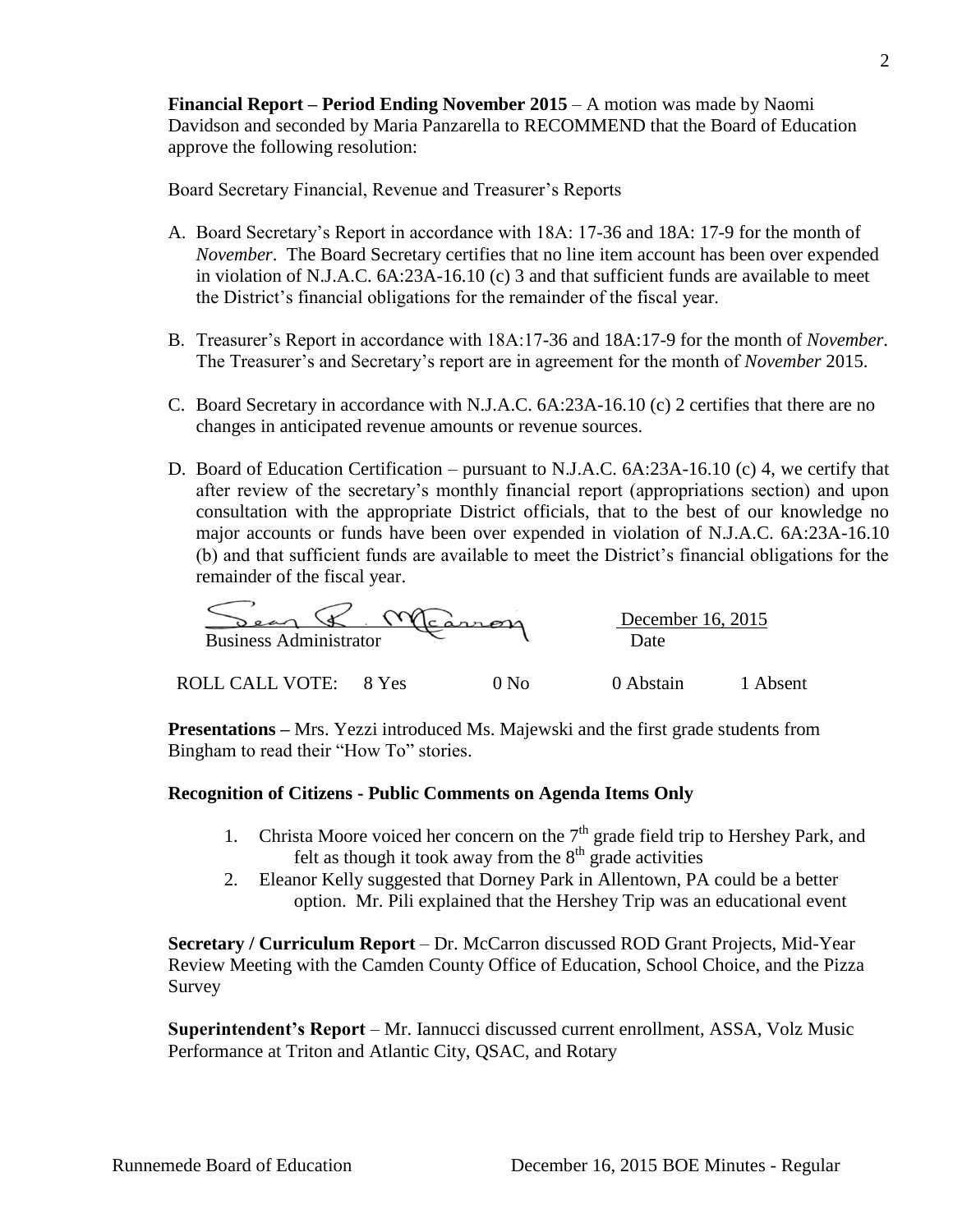#### **Principals' Reports**

**A.** Fire and Security Drills to date were conducted as follows:

| <b>SCHOOL</b>  | <b>TYPE OF DRILL</b>  | <b>DATES</b>      | <b>DURATION</b>      |
|----------------|-----------------------|-------------------|----------------------|
| <b>BINGHAM</b> | Fire Drill            | December 9, 2015  | 3 minutes            |
|                | Lockdown              | December 11, 2015 | 4 minutes            |
| <b>DOWNING</b> | Fire Drill            | December 10, 2015 | 2 minutes            |
|                | Lockdown              | December 11, 2015 | 2 minutes            |
| <b>VOLZ</b>    | <b>Active Shooter</b> | November 23, 2015 | 3 minutes 43 seconds |
|                | Fire Drill            | December 8, 2015  | 3 minutes 22 second  |
|                | <b>Bus Evacuation</b> | December 8, 2015  | 4 minutes 1 second   |

B. Nurse's Report

- C. Buildings and Grounds Report
- D. Special Education Report

#### **Other Reports**

- A. PTA Report April 29, 2016 will be the Annual Basket Auction
- B. Committee Reports
	- Camden County Educational Services Commission No Report
	- NJSBA Report Discussion of approved resolutions
	- Black Horse Pike Regional School District No Report
	- Negotiations Meeting after the holidays
	- Planning and Zoning No Report
	- $\bullet$  Ad Hoc Meeting after the holidays

#### **New Business**

**A. PROPERTY & TRANSPORTATION** – A motion was made by Naomi Davidson and seconded by Patricia Adair to approve the following on the recommendation of the Superintendent:

|  | <b>Facility Use</b> |
|--|---------------------|
|--|---------------------|

| <b>FACILITY</b>         | USER                             | <b>PURPOSE</b>         | DATE                      | <b>TIME</b>          |
|-------------------------|----------------------------------|------------------------|---------------------------|----------------------|
| <b>Mary Volz</b>        | <b>Mary Volz Student Council</b> | <b>Student Council</b> | 1/22/16 Snow Ball Dance   | $6:30 \text{ pm}$ to |
| <b>All Purpose Room</b> | <b>Ms. Christine Duffield</b>    | Dance                  | 4/15/16 End of Year Dance | $8:30$ pm            |

2. Field Trips

| <b>LOCATION</b>              | <b>PURPOSE</b>     | <b>DATE</b>    | <b>STUDENTS</b> | <b>ADVISOR</b>          | <b>TRANSPORTATION</b>                          |
|------------------------------|--------------------|----------------|-----------------|-------------------------|------------------------------------------------|
| Deptford 8 Movie Theater     | View Movie:        | $12 - 22 - 15$ | Eighth Grade    | Jacqueline DeFeo        | <b>First Student Transportation</b>            |
| Deptford, NJ                 | Mockingjay         |                |                 | Lorraine Sirolli        | 2 busses $\circledcirc$ \$75.00 ea. = \$150.00 |
| Camden County                | School and         | $1 - 13 - 16$  | Eighth Grade    | Nancy Bada              | Provided by Camden County                      |
| <b>Technical Schools</b>     | program visitation |                |                 |                         | <b>Technical Schools</b>                       |
| <b>Camden County College</b> | College tour and   | $3 - 3 - 16$   | Men & Women     | Jacqueline DeFeo        | $T < L$ Transportation                         |
|                              | meeting with staff |                | of Distinction  | <b>Scott Marakovits</b> | 1 bus @ \$213.75                               |
| Philadelphia Zoo             | Observing wildlife | $4 - 12 - 16$  | Second Grade    | Mary Moore              | T & L Transportation                           |
|                              |                    |                | Bingham and     | Diane Bergman           | 3 busses @ $$330.00$ ea. = \$990.00            |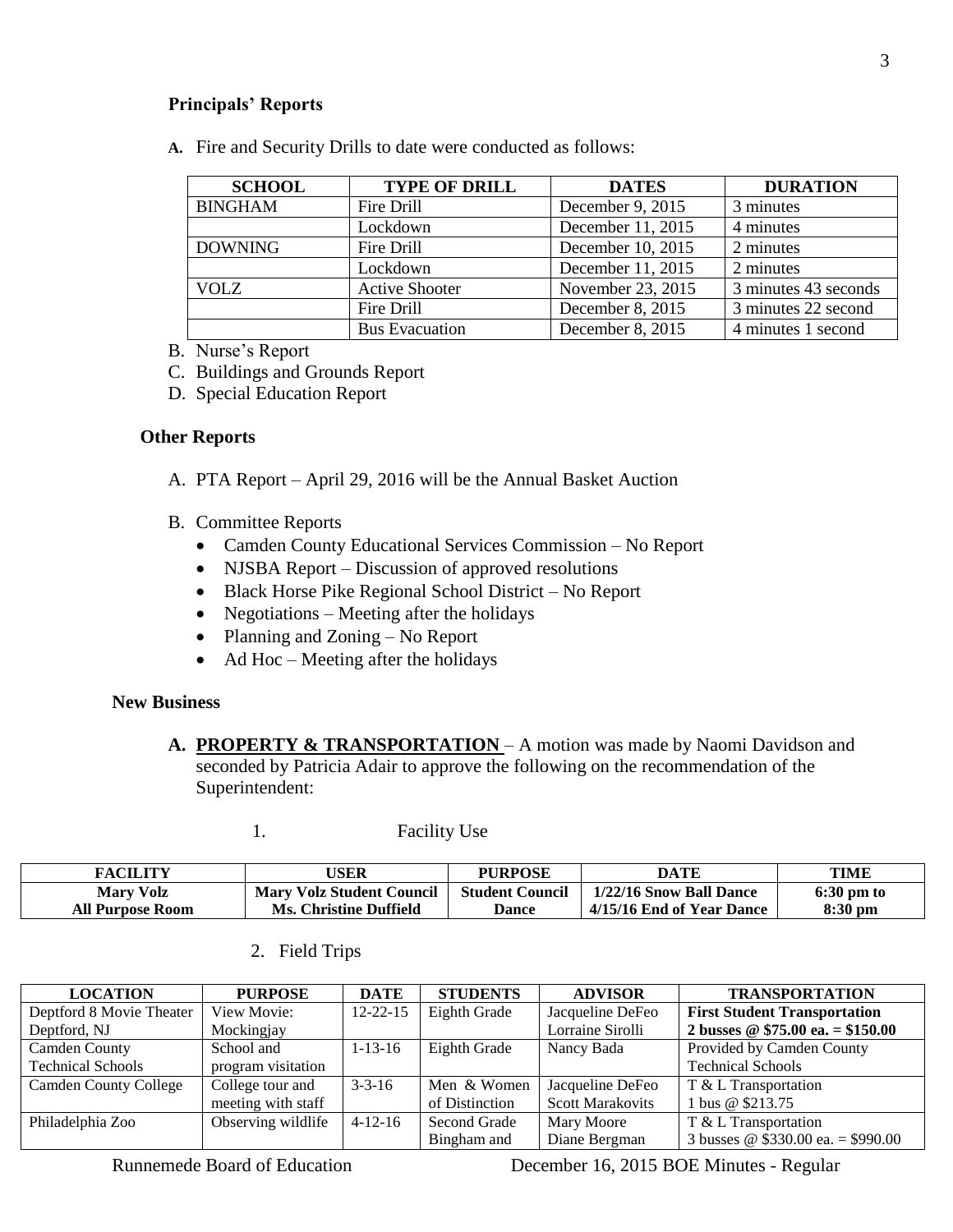|                        |                           |               | Downing            | Janet Toomey            |                                       |
|------------------------|---------------------------|---------------|--------------------|-------------------------|---------------------------------------|
|                        |                           |               |                    | Mary Helder-            |                                       |
|                        |                           |               |                    | Zimmerman               |                                       |
|                        |                           |               |                    | Marissa Burpulis        |                                       |
| Adventure Aquarium     | Habitats 4D movie         | $4 - 20 - 16$ | <b>First Grade</b> | Barbara Fanz            | T & L Transportation                  |
|                        |                           |               | Bingham and        |                         | 3 busses @ $$247.50$ ea. = \$742.50   |
|                        |                           |               | Downing            |                         |                                       |
| Camp Ockanickon        | Team building             | $4 - 26 - 16$ | Third Grade        | Mary Moore              | T & L Transportation                  |
|                        | Nature hike               |               | Bingham and        | Kevin Michell           | 3 busses @ \$258.75 ea. = \$776.25    |
|                        |                           |               | Downing            | Laura Seckinger         |                                       |
|                        |                           |               |                    | Kaitlin Taraschi        |                                       |
|                        |                           |               |                    | Jaime Dutkin            |                                       |
|                        |                           |               |                    | Lindsey LoMonaco        |                                       |
|                        |                           |               |                    | Robin Clark             |                                       |
| Ronald McDonald House  | Volunteering for          | $4 - 26 - 16$ | Men & Women        | Jacqueline DeFeo        | Holcomb Bus Company                   |
|                        | <b>Charity House</b>      |               | of Distinction     | <b>Scott Marakovits</b> | 1 bus @ \$200.00                      |
| <b>Hershey Park</b>    | Math Day at               | $4-29-16$     | Seventh Grade      | Kayleigh Root           | Holcomb Bus Company                   |
|                        | <b>Hershey Park</b>       |               |                    | Linda Schreiber         | 2 busses @ $$565.00$ ea. = \$1,130.00 |
| Storybook Land         | <b>Nursery Rhymes</b>     | $5-10-16$     | Kindergarten       | Barbara Fanz            | T & L Transportation                  |
|                        |                           |               | Bingham and        |                         | 3 busses @ \$300.00 ea. = \$900.00    |
|                        |                           |               | Downing            |                         |                                       |
| Cape May Zoo           | Observing wildlife        | $5-17-16$     | <b>Fifth Grade</b> | Shannon House           | T & L Transportation                  |
|                        |                           |               |                    | Michael Ralston         | 2 busses @ $$300.00 = $600.00$        |
| <b>Medieval Times</b>  | Dinner and                | $5-19-16$     | <b>Sixth Grade</b> | Carrie Ems              | Holcomb Bus Company                   |
|                        | Tournament                |               |                    |                         | 2 busses @ $$450.00 = $900.00$        |
| New Jersey             | Museum Tour and           | $5-19-16$     | Fourth Grade       | Melissa Lukacsy         | T & L Transportation                  |
| <b>State Museum</b>    | Planetarium               |               |                    |                         | 2 busses @ 258.75 ea. = \$517.50      |
| Larc School            | Volunteering with         | $5-20-16$     | Men and            | Jacqueline DeFeo        | McGough Bus Company                   |
|                        | disabled students         |               | Women of           | <b>Scott Marakovits</b> | 1 bus @ \$200.00                      |
|                        |                           |               | Distinction        |                         |                                       |
| Toms River High School | <b>Trills and Thrills</b> | $5 - 20 - 16$ | Volz Band and      | Melissa Maatje          | Holcomb Bus Company                   |
| and Six Flags Great    | Competition and           |               | Chorus             |                         | 2 busses @ $$600.00$ ea. = \$1,200.00 |
| Adventure              | Park Day                  |               |                    |                         |                                       |
| <b>Six Flags Great</b> | Connect to                | $6-9-16$      | Eighth Grade       | Stephen Pili            | Holcomb Bus Company                   |
| Adventure              | concepts taught in        |               |                    |                         | 3 busses @ $$480.00$ ea. = \$1,440.00 |
|                        | Math and Science          |               |                    |                         |                                       |

- 3. Contract with Gloucester Township School District for the Runnemede Board of Education to provide transportation services for SID# 5427746822 for the 2015- 2016 school year.
- 4. All Occasions Transport Service to provide transportation for SID#2810282421 at a rate of \$85.00 per day for the 2015-2016 school year.

ROLL CALL VOTE: 7 Yes 0 No 0 Abstain 2 Absent \* *Maria Panzarella stepped out of the meeting during this vote.*

- **B. PERSONNEL**  A motion was made by Charles Buchheim and seconded by Naomi Davidson to approve the following on the recommendation of the Superintendent:
	- 1. Correction for Salary for Long –Term Substitute Gina DiDomenic from *Bachelors step 2* \$49,645.00 pro-rated to *Masters step 2* \$51,645 pro-rated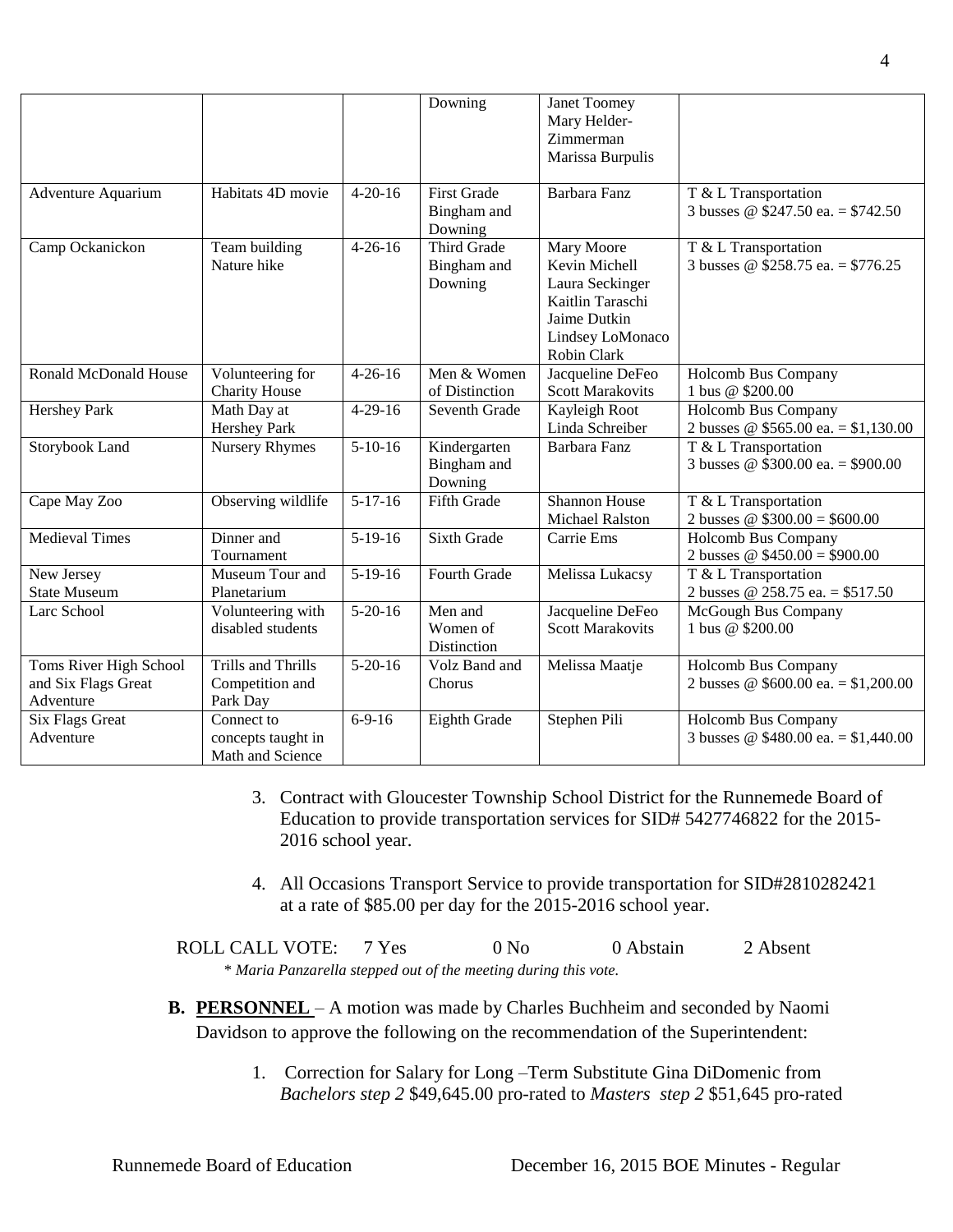- 2. Lindsey Folsom as Instructional Aide at Bingham School from January 4, 2015 to June 30, 2016 at \$16,400.00 pro-rated.
- 3. Romona Sparano as Substitute Playground Aide and Custodian Substitute (Pending paperwork)
- 4. Mary Siravo as Long-term Substitute for \$49,645.00, step 2 (pro-rated) from January 4, 2016 to February 12, 2016.
- 5. Accept with regrets the resignation of Christa Moore, Nurse at Bingham School, effective February 9, 2016 *Mrs. Spaulding and Mrs. Yezzi wished Mrs. Moore the best of luck and thanked her for all she has done.*
- 6. Extend Maternity leave for Employee #420 to return September 1, 2016

ROLL CALL VOTE: 8 Yes 0 No 0 Abstain 1 Absent

- **C. FINANCE**  A motion was made by Charles Buchheim and seconded by Naomi Davidson to approve the following on the recommendation of the Superintendent and School Business Administrator to approve the following as attached:
	- 1. Transfers and Appropriation/Revenue Adjustments *November* Cash Report – *November* Receipt Report – *November* Treasurer's Report – *November* Board Secretary's Report – *November*
	- 2. Professional Development Workshops

| <b>NAME</b>        | <b>WORKSHOP/CONFERENCE</b>      | DATE(S)/TIME                        | <b>COST</b> |
|--------------------|---------------------------------|-------------------------------------|-------------|
| Amy Farry          | Camden/Gloucester County        | $12 - 1 - 15$                       | $\Omega$    |
| Maria Panzarella   | Joint SBA Meeting               | $6:00 \text{ pm} - 9:00 \text{ pm}$ | Mileage     |
|                    | Sponsor: NJSBA                  |                                     |             |
|                    | Location: Villari's Lakeside    |                                     |             |
|                    | Sicklerville, NJ                |                                     |             |
| Michelle DiMatties | Countywide District Homeless    | $12 - 4 - 15$                       | $\Omega$    |
| Alice Pollag       | Liaison & Registrar Meeting     | $9:00$ am $-12:30$ pm               | Mileage     |
|                    | Sponsor: Gloucester Co. Special |                                     |             |
|                    | Services School District        |                                     |             |
|                    | Location: Gloucester County     |                                     |             |
|                    | Institute of Technology         |                                     |             |
|                    | Sewell, NJ                      |                                     |             |
| Maria Panzarella   | Camden/Gloucester/Salem Tri     | $2 - 1 - 16$                        | $\Omega$    |
|                    | <b>County Meeting</b>           | $6:00 \text{ pm} - 9:00 \text{ pm}$ | Mileage     |
|                    | Sponsor: NJSBA                  |                                     |             |
|                    | Location: Bogey's, Sewell, NJ   |                                     |             |
| Maria Panzarella   | Camden/Gloucester County        | $5 - 3 - 16$                        | $\Omega$    |
|                    | Joint SBA Meeting               | $6:00 \text{ pm} - 9:00 \text{ pm}$ | Mileage     |
|                    | Sponsor: NJSBA                  |                                     |             |
|                    | Location: Villari's Lakeside    |                                     |             |
|                    | Sicklerville, NJ                |                                     |             |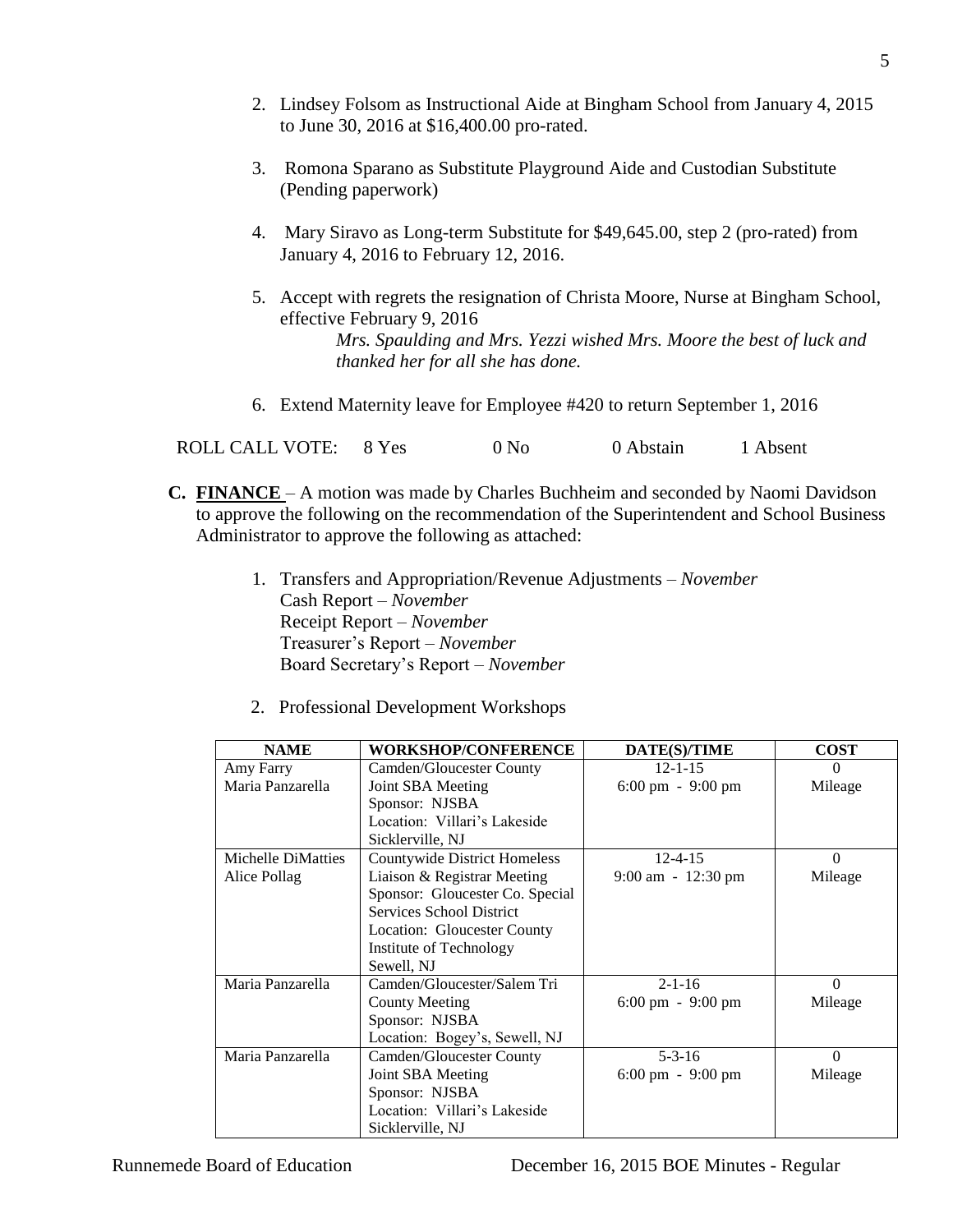| 3. Payment of Bills (Bills Lists attached) |
|--------------------------------------------|
|--------------------------------------------|

| <b>ACCOUNT PERIOD/BATCH #</b>     | <b>TOTAL AMOUNT</b> |
|-----------------------------------|---------------------|
| Bills List #1 - Payroll           | \$363,414.24        |
| Bills List #2 - Payroll           | \$349,738.85        |
| Bills List $#3 - A/P$ Batch $#61$ | \$266,225.18        |
| Bills List #4 $- A/P$ Batch #63   | \$117,234.54        |
| Cafeteria – A/P Batch #62         | \$15,124.21         |
| Bills List $#5 -$ Batch 80        | \$17,771.76         |
| <b>TOTAL</b>                      | \$1,129,508.78      |

- 4. Approve the transfer of funds totaling \$2,400 from Fund 11 to Fund 12 for purchase of a 3D printer for appropriate reporting of fixed assets.
- 5. Agreement with Gloucester County Special Services School District to provide professional services, Center for Regional Education Support Services-CRESS, for the 2015-2016 school year.
- 6. Tuition contract with Gloucester Township School District for the Runnemede Board of Education to provide educational services to SID# 5427746822 for the 2015-2016 school year.
- 7. Tuition contract with Bellmawr Board of Education to provide educational services to SID#2810282421 for the 2015-2016 school year.
- 8. Tuition contract with Cinnaminson Township Public Schools to provide educational services to SID#9985310713 and SID#2876053479 for the 2015- 2016 school year.
- 9. Approve the 2015 Audit and Corrective Action Plan as attached.

ROLL CALL VOTE: 8 Yes 0 No 0 Abstain 1 Absent

**D. CURRICULUM** – A motion was made by Angel Beebe and seconded by Naomi Davidson to approve the following on the recommendation of the Superintendent:

- 1. Kayleigh Root for course approval for EDSU 28546 *"Educational Organizations and Leadership"* (Spring 2016), CURR29580 *"Fundamentals of Curriculum Development"* (May/June 2016)
- 2. Danel Joyce change of course approval SPED43433"*Education & Psychology of Online Exceptional Learners (* Fall 2015)
- 3. Kayleigh Root for course approval for CURR 29590 *"Curriculum Evaluation"* (Fall 2016), EDSU 28522 *"Instructional Leadership and Supervision"* (Fall 2016)
- 4. Practicum placement for Krista McGrail (Shannon House) and Kelli Gallagher (Christian Whipple) January 25, 2016 through May 6, 2016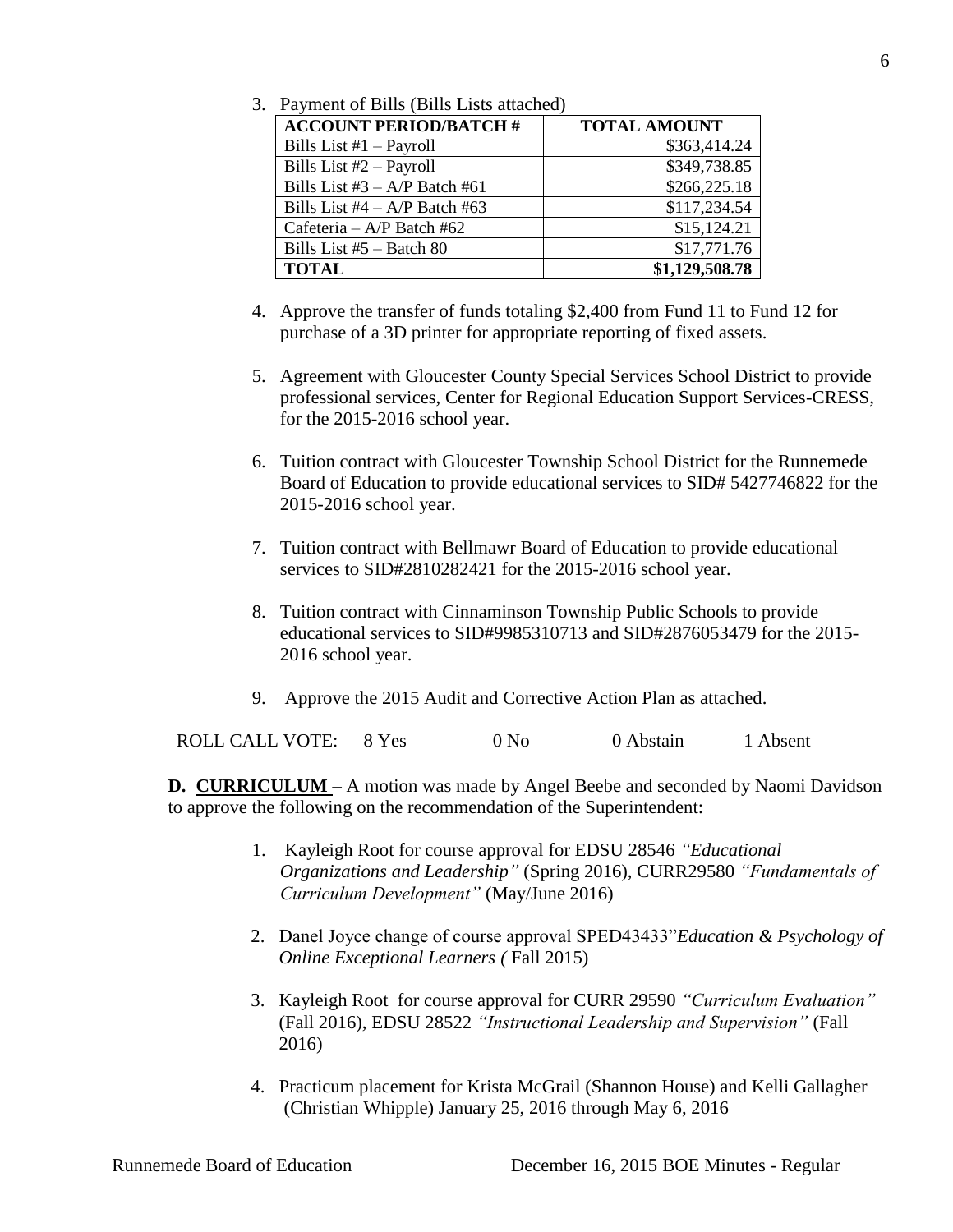- 5. Field Experience placement for Courtney Lamon at Bingham & Downing School, Spring 2016
- 6. Student #6100472894 for intermittent Homebound Instruction through June 2016
- 7. Breanna Worrell to work with Rehab Connection Representative (Keara Shute) January to March 2016, as OT Student Teacher
- 8. Danielle Frasca as Student Teacher with Kim Razavi January 12, 2016 March 11, 2016 and Sandy Vesey March 14, 2016 – May 3, 2016

ROLL CALL VOTE: 8 Yes 0 No 0 Abstain 1 Absent

- **E. POLICIES/PUBLIC RELATIONS**  A motion was made by Maria Panzarella and seconded by Naomi Davidson to approve the following on the recommendation of the Superintendent:
	- 1. Policy 2431 Athletic Competition for  $1<sup>st</sup>$  Reading

ROLL CALL VOTE: 8 Yes 0 No 0 Abstain 1 Absent

#### **Recognition of Citizens and Staff – non-agenda items**

Eleanor Kelly asked about the PARCC Results and requested a printed copy of the presentation.

# **Executive Session - student, personnel, legal, or contractual matters** – A motion was made by Charles Buchheim and seconded by Patricia Adair to go into executive session at 7:46 pm.

### **RESOLUTION**

**WHEREAS,** while the Sen. Byron M. Baer Open Public Meetings Act (N.J.S.A. 10:4-12 et seq.) requires all meetings of the Runnemede School District, Board of Education to be held in public, N.J.S.A. 10:4-12(b) sets forth nine types of matters that may lawfully be discussed in Executive Session," i.e. without the public being permitted to attend; and

**WHEREAS,** the Runnemede Public School District, Board of Education has deemed it necessary to go into closed session to discuss certain matters which are exempted from the Public; and

**WHEREAS,** the nine exceptions to public meetings set forth in N.J.S.A. 10:4-12(b) are listed below, and next to each exception is a box within which the number of issues to be privately discussed that fall within that exception shall be written, and after each exception is a space where additional information that will disclose as much information about the decision as possible without undermining the purpose of the exception shall be written.

**NOW, THEREFORE, BE IT RESOLVED** that the Runnemede Public School District, Board of Education will go into closed session for the following reason(s) as outlined in N.J.S.A. 10:4-12(b):

- $\perp \times$  Any pending or anticipated litigation or contract negotiation in which the public body is or may become a party. Any matters falling within the attorney-client privilege, to the extent that confidentiality is required in order for the attorney to exercise his ethical duties as a lawyer; **(NJSIG and Student Matters)**
- Any matter involving the employment, appointment, termination of employment, terms and conditions of employment, evaluation of the performance, promotion or disciplining of any specific prospective public officer or employee or current public officer or employee employed or appointed by the public body, unless all individual employees or appointees whose rights could be adversely affected request in writing that such matter or matters be discussed at a public meeting;
- Any deliberation of a public body occurring after a public hearing that may result in the imposition of a specific civil penalty upon the responding party or the suspension or loss of a license or permit belonging to the responding party as a result of an act of omission for which the responding party bears responsibility;